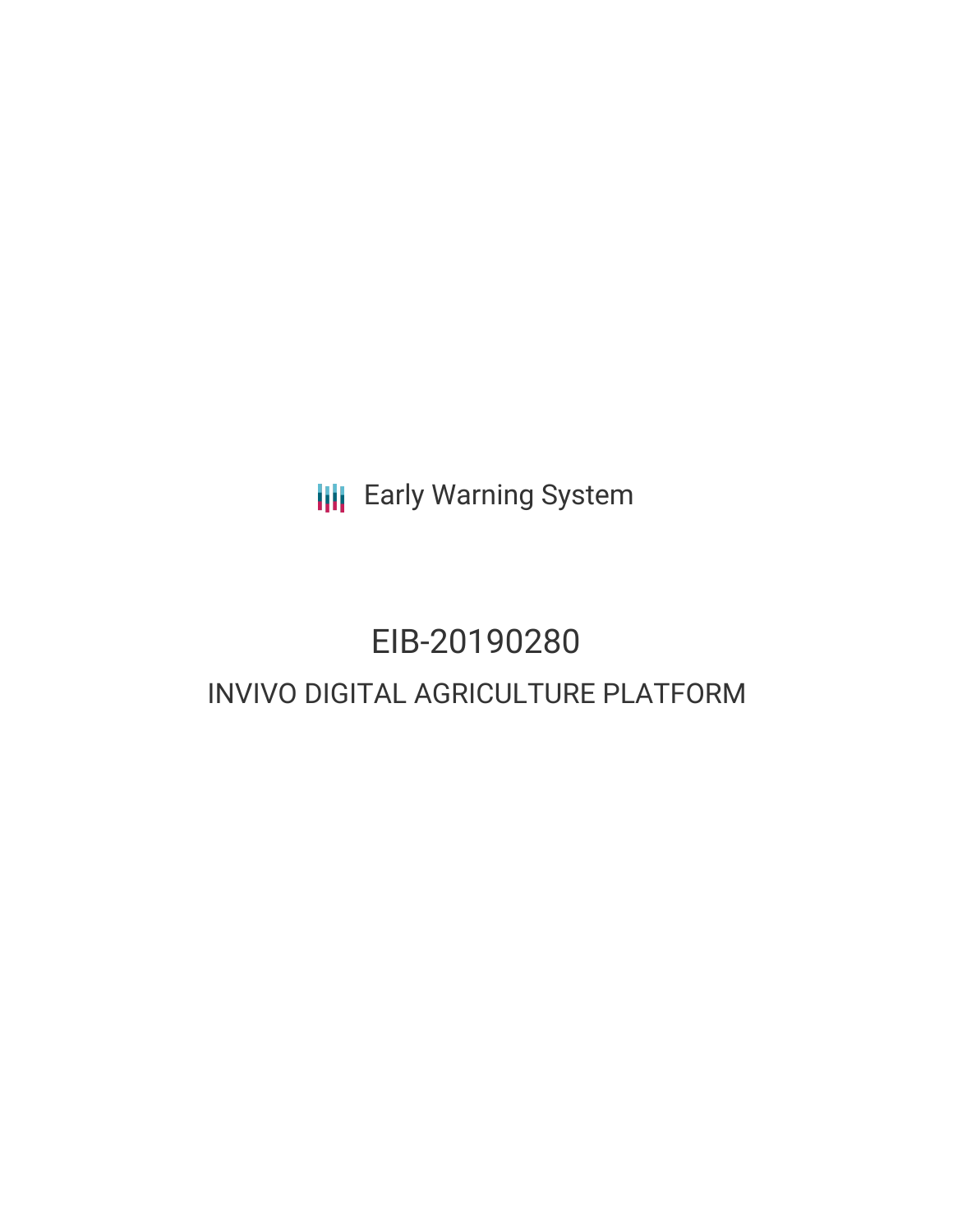#### **Quick Facts**

| <b>Countries</b>              | France                                   |
|-------------------------------|------------------------------------------|
| <b>Financial Institutions</b> | European Investment Bank (EIB)           |
| <b>Status</b>                 | Approved                                 |
| <b>Bank Risk Rating</b>       | U                                        |
| <b>Voting Date</b>            | 2019-12-20                               |
| <b>Borrower</b>               | <b>INVIVO GROUP</b>                      |
| <b>Sectors</b>                | Agriculture and Forestry, Communications |
| <b>Investment Type(s)</b>     | Loan                                     |
| <b>Loan Amount (USD)</b>      | $$42.09$ million                         |
| <b>Project Cost (USD)</b>     | \$83.08 million                          |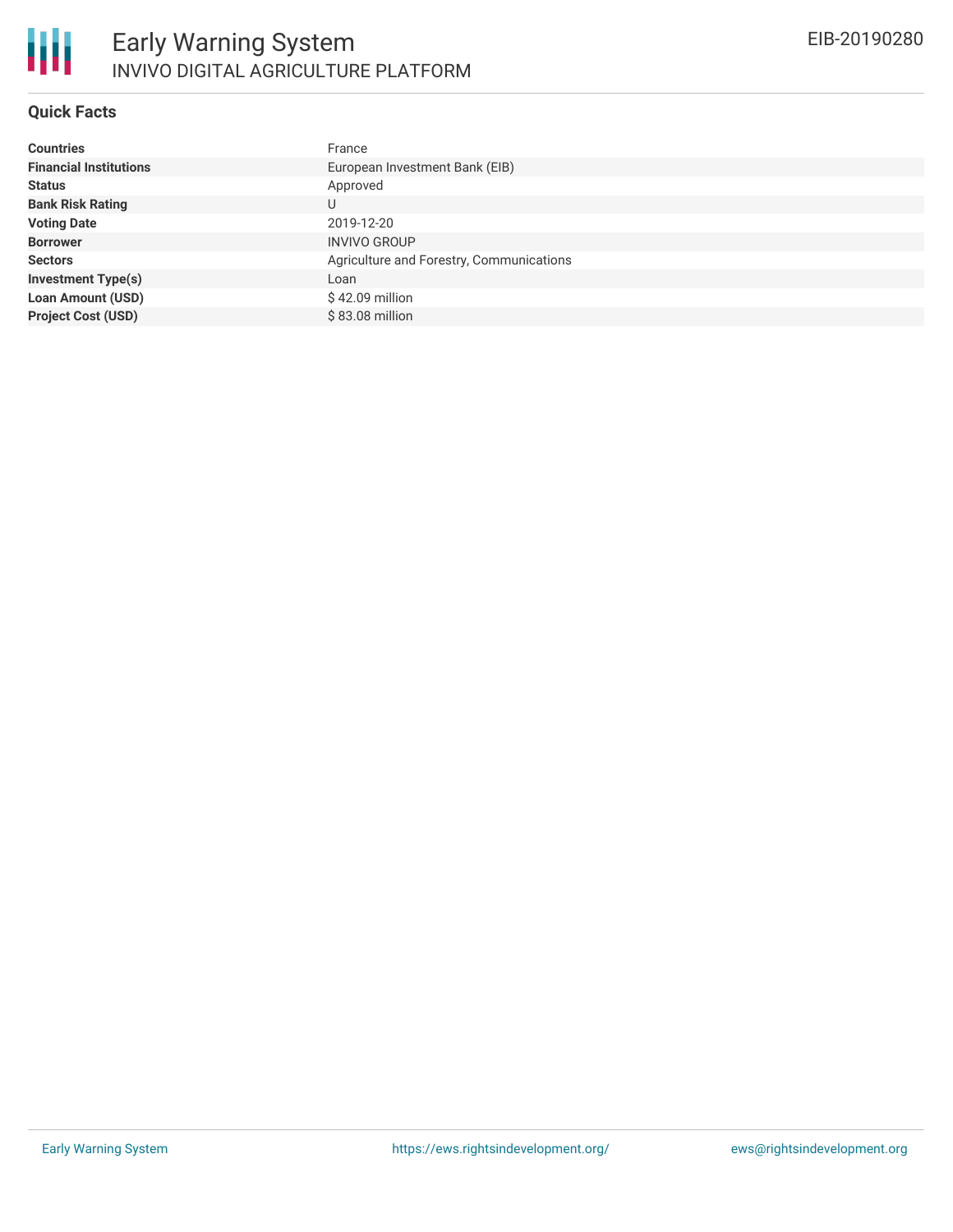

### **Project Description**

According to EIB website, the project will finance Invivo's investments in research and development of new software technologies for an agribusiness digital market place aiming at supporting the digital transformation of French agricultural cooperatives, and the development of new functionalities to a farm management software solution. It aims to improve and expand the promoter's digitalisation and web-based offering.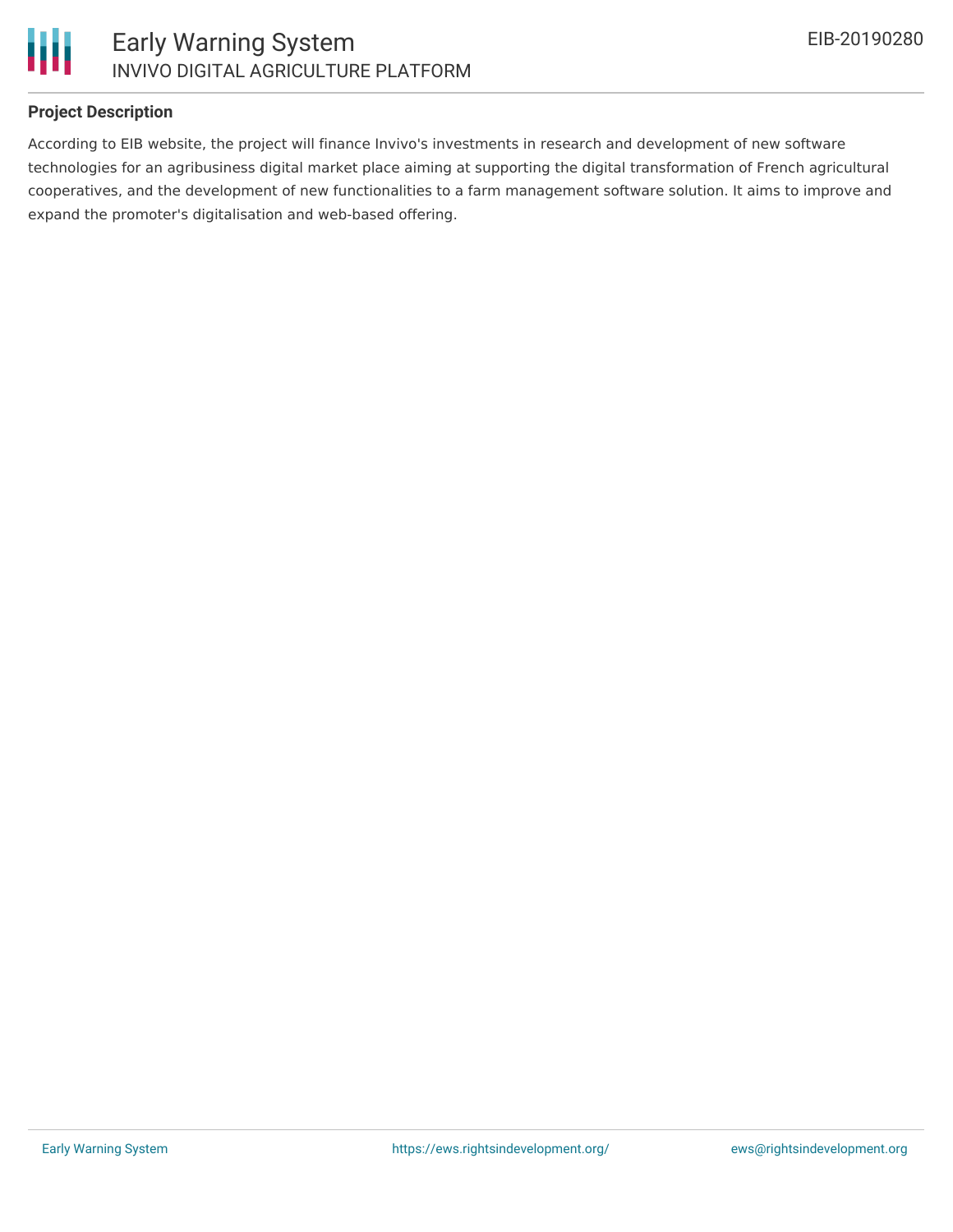

# **Investment Description**

European Investment Bank (EIB)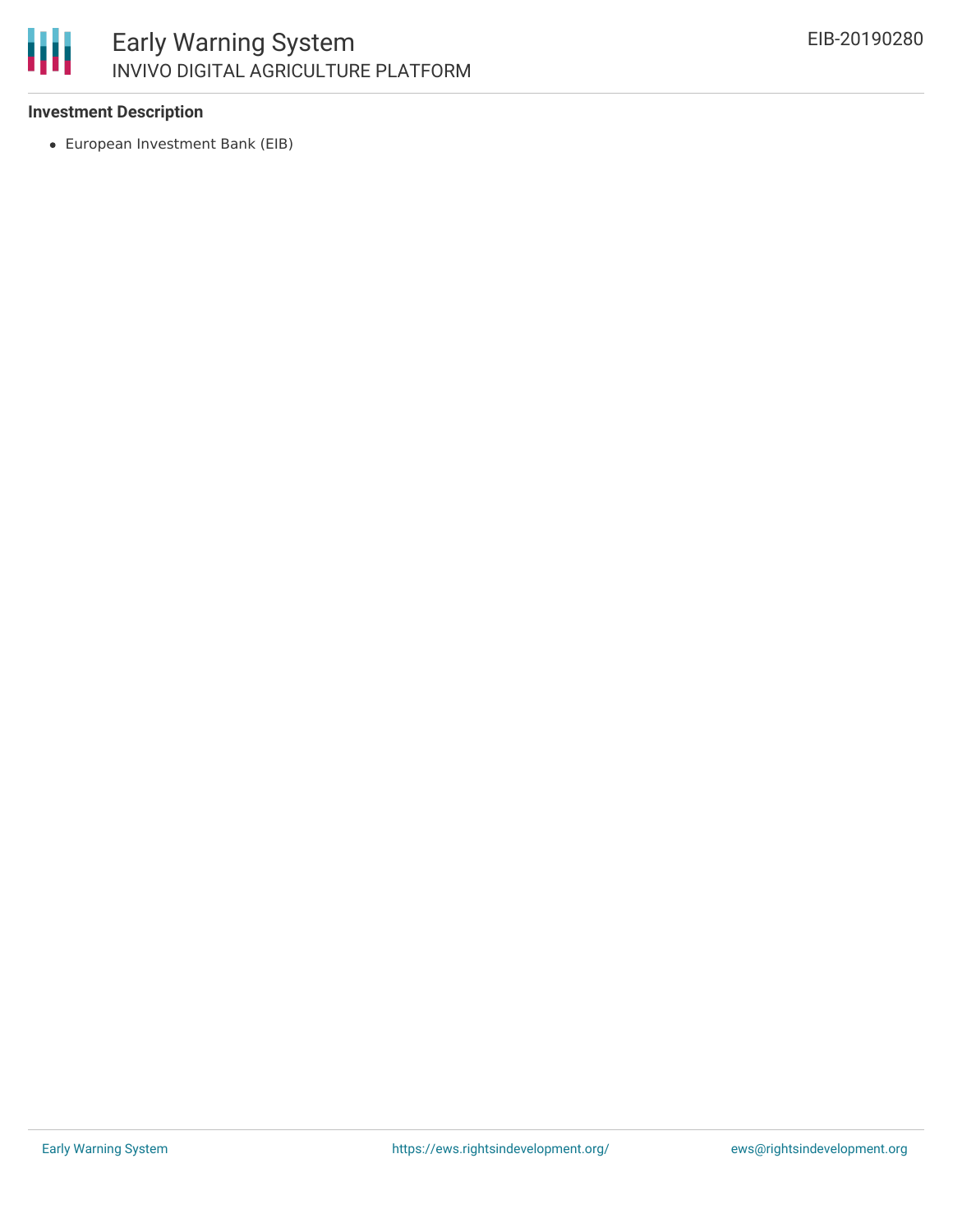#### **Contact Information**

No contact information provided at the time of disclosure.

#### **ACCOUNTABILITY MECHANISM OF EIB**

The EIB Complaints Mechanism is designed to facilitate and handle complaints against the EIB by individuals, organizations or corporations affected by EIB activities. When exercising the right to lodge a complaint against the EIB, any member of the public has access to a two-tier procedure, one internal - the Complaints Mechanism Office - and one external - the European Ombudsman. A complaint can be lodged via a written communication addressed to the Secretary General of the EIB, via email to the dedicated email address complaints@eib.org, by completing the online complaint form available at the following address: http://www.eib.org/complaints/form, via fax or delivered directly to the EIB Complaints Mechanism Division, any EIB local representation office or any EIB staff. For further details, check:

http://www.eib.org/attachments/strategies/complaints\_mechanism\_policy\_en.pdf

When dissatisfied with a complaint to the EIB Complaints Mechanism, citizens can then turn towards the European Ombudsman. A memorandum of Understanding has been signed between the EIB and the European Ombudsman establishes that citizens (even outside of the EU if the Ombudsman finds their complaint justified) can turn towards the Ombudsman on issues related to 'maladministration' by the EIB. Note that before going to the Ombudsman, an attempt must be made to resolve the case by contacting the EIB. In addition, the complaint must be made within two years of the date when the facts on which your complaint is based became known to you. You can write to the Ombudsman in any of the languages of the European Union. Additional details, including filing requirements and complaint forms, are available at: http://www.ombudsman.europa.eu/atyourservice/interactiveguide.faces